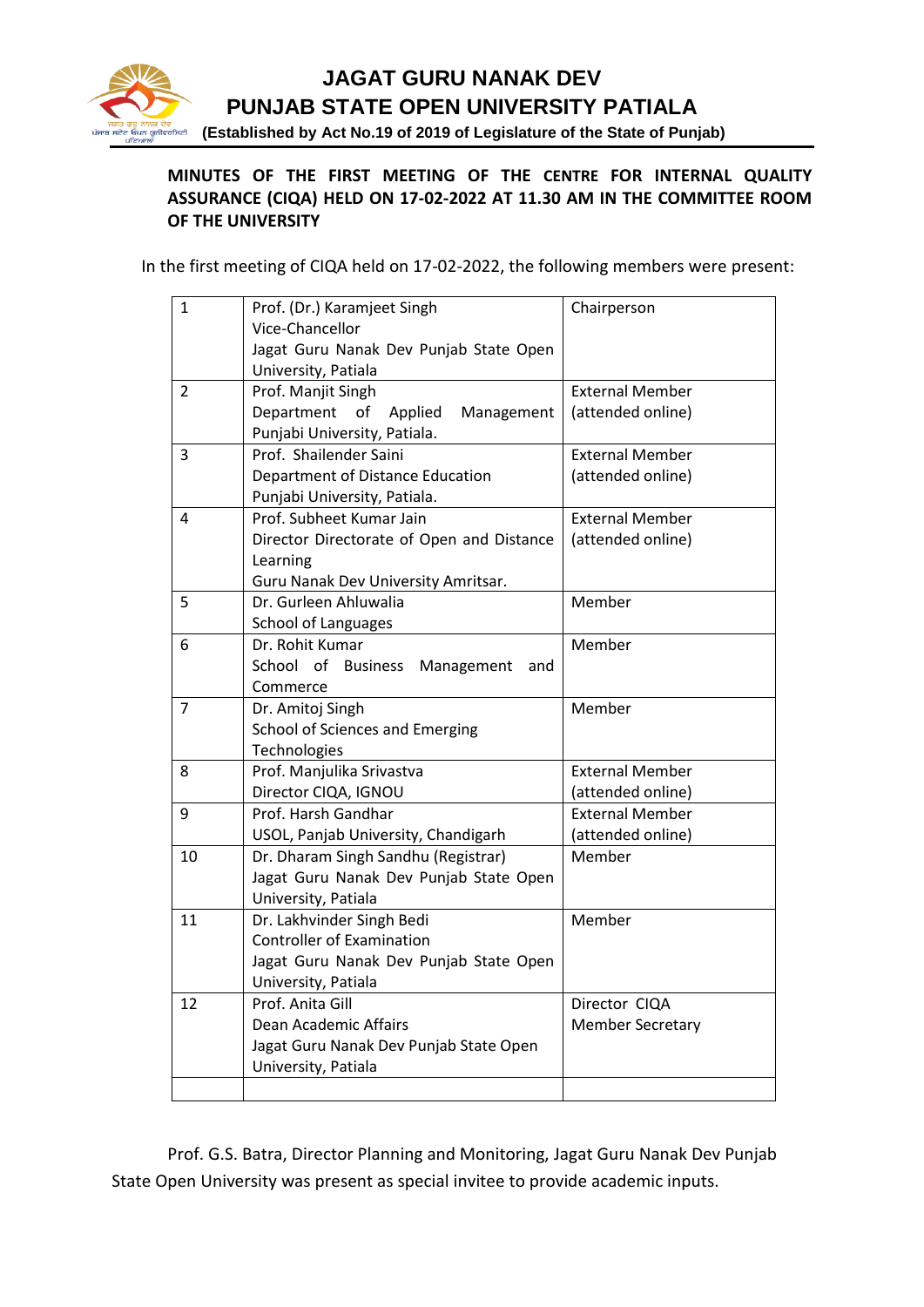Prof. Anita Gill, Dean Academic Affairs, Director and Member Secretary CIQA welcomed the Chairperson and members of the Committee. Thereafter, she invited the Chairperson of the Committee, Prof. Karamjeet Singh, Vice Chancellor, JGND PSOU, to give his opening remarks and share the activities of the University with the Committee members.

## **Chairperson's Opening Remarks about University activities:**

- (i) The Chairperson welcomed the Committee members. He apprised the members regarding the establishment and the vision and mission of the University. He informed the Committee members regarding the setting up of Schools of Studies and the different Programmes being offered by the Schools. The University has signed MoUs with Dr. Babasaheb Ambedkar Open University, Ahmedabad, Commonwealth Educational Media Centre for Asia (CEMCA), New Delhi and other Universities and Institutions in an attempt to share academic resources.
- (ii) The University, in keeping up with its motto of SEWA (Skill Enhancement, Employability, Wisdom and Accessibility), has introduced Programmes which are skill and employability enhancing. Not only this, as a mark of respect to the 550<sup>th</sup> birth anniversary of the founder of Sikhism, Guru Nanak Dev, after whom the University has received its pious name, free education has been offered to 550 students belonging to EWS category, irrespective of caste, creed, religion etc.
- (iii) The Chairperson also shared with the members that apart from the aforementioned noble gesture, free education will also be provided to deaf, mute and blind students. The University has entered into an agreement with the Deaf Cricket Foundation for the purpose of preparing compatible user friendly study material for such students.
- (iv) Under the 'Sikhya Daat' Programme (as a CSR), education will also be provided to jail inmates of Punjab at minimal cost. Requisite agreements regarding this have been signed with the Prison Department of Punjab Government.
- (v) Another achievement of the University, the Chairperson revealed, is that all the Government Colleges of Punjab, as well as a number of aided colleges of Punjab, will offer skill based Certificate/ Diploma Courses under affiliation of a single University this i.e. University. 16 Certificate Courses have been identified by colleges to be offered under affiliation of this University. The response of students studying in these colleges in seeking admission in these Courses has been overwhelming , with around a 1000 students taking admission with a fortnight of the launch of this initiative.
- (vi) The Punjab Government has established Bhagwan Parshuram Chair at the University as well as a Centre for Gita and Sanatani Granth Adhyayan.
- (vii) The University has also initiated the process of starting two journals one in Languages, and one in Management and Social Sciences in which peer reviewed research articles will be published.
- (viii) The Publication Bureau of the University has published its first book 'Teg Bahadur Dharam Dhuj', authored by the Vice Chancellor Prof. Karamjeet Singh. The book dwells on the life, teachings and martyrdom of the Ninth Sikh Guru. Another book on Introduction to Sikhism is under publication.

The multifarious activities of the University in its first year of establishment were much appreciated and lauded by the Committee members.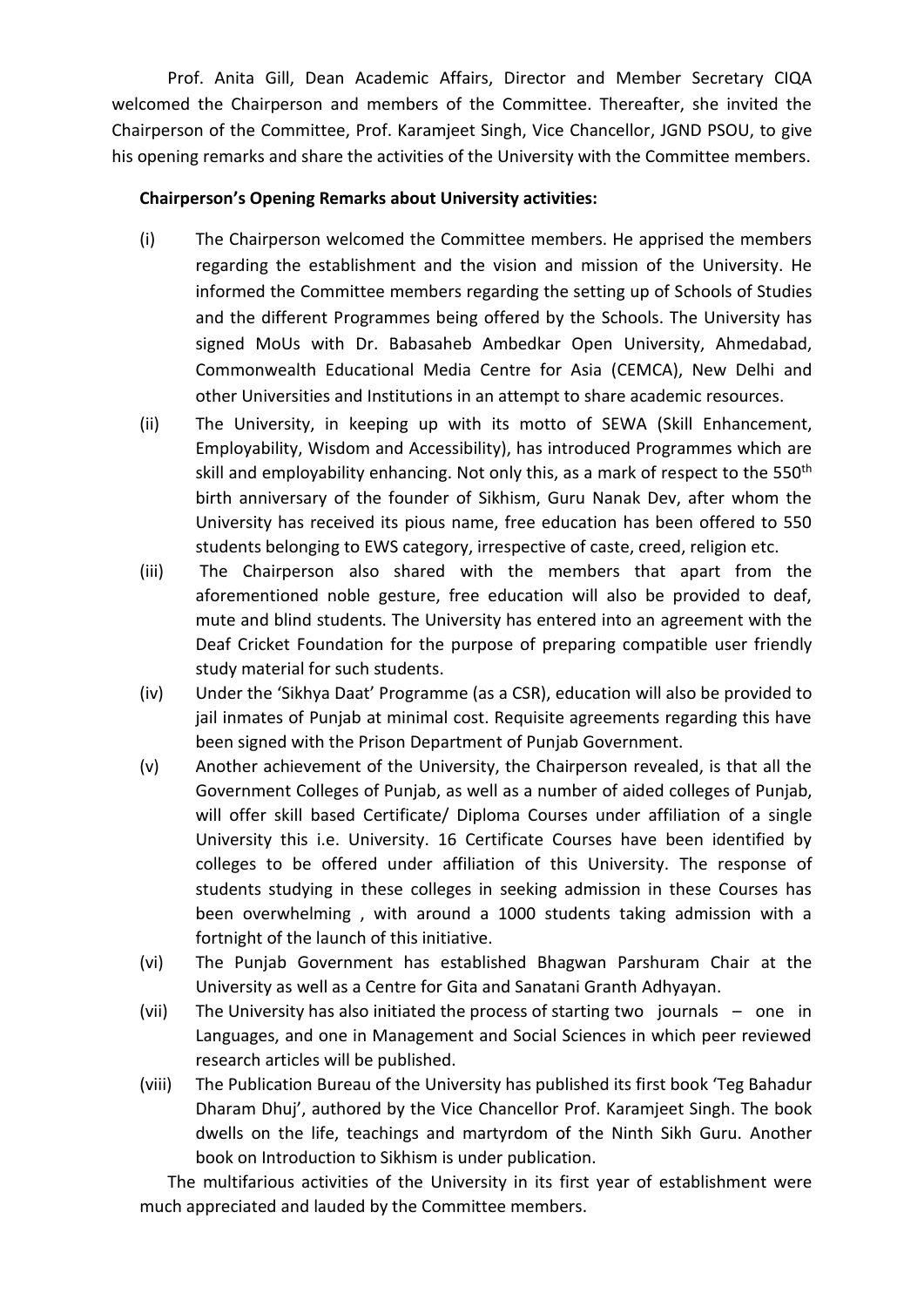| <b>ITEM</b>                 | To appraise the Committee of the establishment of Schools of Studies and Programmes                                                                                                                                                                                                                                                                                                                                                                                      |  |  |
|-----------------------------|--------------------------------------------------------------------------------------------------------------------------------------------------------------------------------------------------------------------------------------------------------------------------------------------------------------------------------------------------------------------------------------------------------------------------------------------------------------------------|--|--|
| <b>No. 1</b>                | offfered                                                                                                                                                                                                                                                                                                                                                                                                                                                                 |  |  |
| 1.1                         | The University has established six Schools of Studies in various disciplines. Various degree,<br>diploma and certificate programmes are being offered in these Schools.                                                                                                                                                                                                                                                                                                  |  |  |
|                             | <b>Name of School</b><br><b>Programmes Offered</b><br>i. School of Social Sciences and Liberal Arts:                                                                                                                                                                                                                                                                                                                                                                     |  |  |
|                             | B.A. (Liberal Arts)                                                                                                                                                                                                                                                                                                                                                                                                                                                      |  |  |
|                             | Certificate Course in Science of<br>$\bullet$<br>Happiness at Work                                                                                                                                                                                                                                                                                                                                                                                                       |  |  |
|                             | ii. School of Business Management and Commerce:                                                                                                                                                                                                                                                                                                                                                                                                                          |  |  |
|                             | <b>B.Com (Digital)</b>                                                                                                                                                                                                                                                                                                                                                                                                                                                   |  |  |
|                             | Certificate Course in Digital Marketing<br>٠<br>Certificate Course in Rural<br>$\bullet$                                                                                                                                                                                                                                                                                                                                                                                 |  |  |
|                             | Management                                                                                                                                                                                                                                                                                                                                                                                                                                                               |  |  |
|                             | iii. School of Sciences and Emerging Technologies:                                                                                                                                                                                                                                                                                                                                                                                                                       |  |  |
|                             | B. Sc. (Data Science)                                                                                                                                                                                                                                                                                                                                                                                                                                                    |  |  |
|                             | Certificate Course in Cyber Security<br>$\bullet$                                                                                                                                                                                                                                                                                                                                                                                                                        |  |  |
|                             | Certificate Course in Artificial<br>$\bullet$                                                                                                                                                                                                                                                                                                                                                                                                                            |  |  |
|                             | Intelligence & its Application                                                                                                                                                                                                                                                                                                                                                                                                                                           |  |  |
|                             | Certificate Course in Effective<br>iv. School of Languages:                                                                                                                                                                                                                                                                                                                                                                                                              |  |  |
|                             | <b>Business &amp; Social Communication</b>                                                                                                                                                                                                                                                                                                                                                                                                                               |  |  |
|                             | v. School of Religious Studies:                                                                                                                                                                                                                                                                                                                                                                                                                                          |  |  |
|                             | Diploma in Sikh Theology<br>Certificate Course in Values and                                                                                                                                                                                                                                                                                                                                                                                                             |  |  |
|                             | Learning of Sikhism                                                                                                                                                                                                                                                                                                                                                                                                                                                      |  |  |
|                             | vi. School of Education & Vocation:<br>Certificate Course in Creativity &                                                                                                                                                                                                                                                                                                                                                                                                |  |  |
|                             | Innovation in School Education.                                                                                                                                                                                                                                                                                                                                                                                                                                          |  |  |
|                             | The Schools and the Programme(s) to be offered in each School were duly approved by<br>the Academic Council (Annexure I item 1) and the Board of Governors (Annexures II C-3).<br>All Degree Programmes have the due approval of UGC Distance Education Bureau vide<br>notification no. F.No. 32-1/2021 (DEB IV) dated 30-11-2021 pp 3-4, till 2025-26 (Annexure<br>III)                                                                                                 |  |  |
| 1.2                         | Decision: The Committee noted the action regarding the establishment of Schools of<br>Studies.                                                                                                                                                                                                                                                                                                                                                                           |  |  |
| <b>ITEM</b><br><b>No. 2</b> | To appraise the Committee on quality enhancement measures regarding study material,<br>and updating of University website.                                                                                                                                                                                                                                                                                                                                               |  |  |
| 2.1                         | In each School of Study, a Committee of Experts (in lieu of Board of Studies) was<br>constituted (Annexure I item 2) to formulate the Programme Project Reports<br>(PPRs) cum syllabi for each Programme. The PPRs cum syllabi as well as the fee<br>structure for each programme were presented before the Academic Council and<br>the Board of Governors, and the same were duly approved by these statutory<br>bodies (Annexures IV items 1 and 2 and Annexure V C-7) |  |  |

Thereafter, the following **Agenda items** were discussed and resolved in the meeting: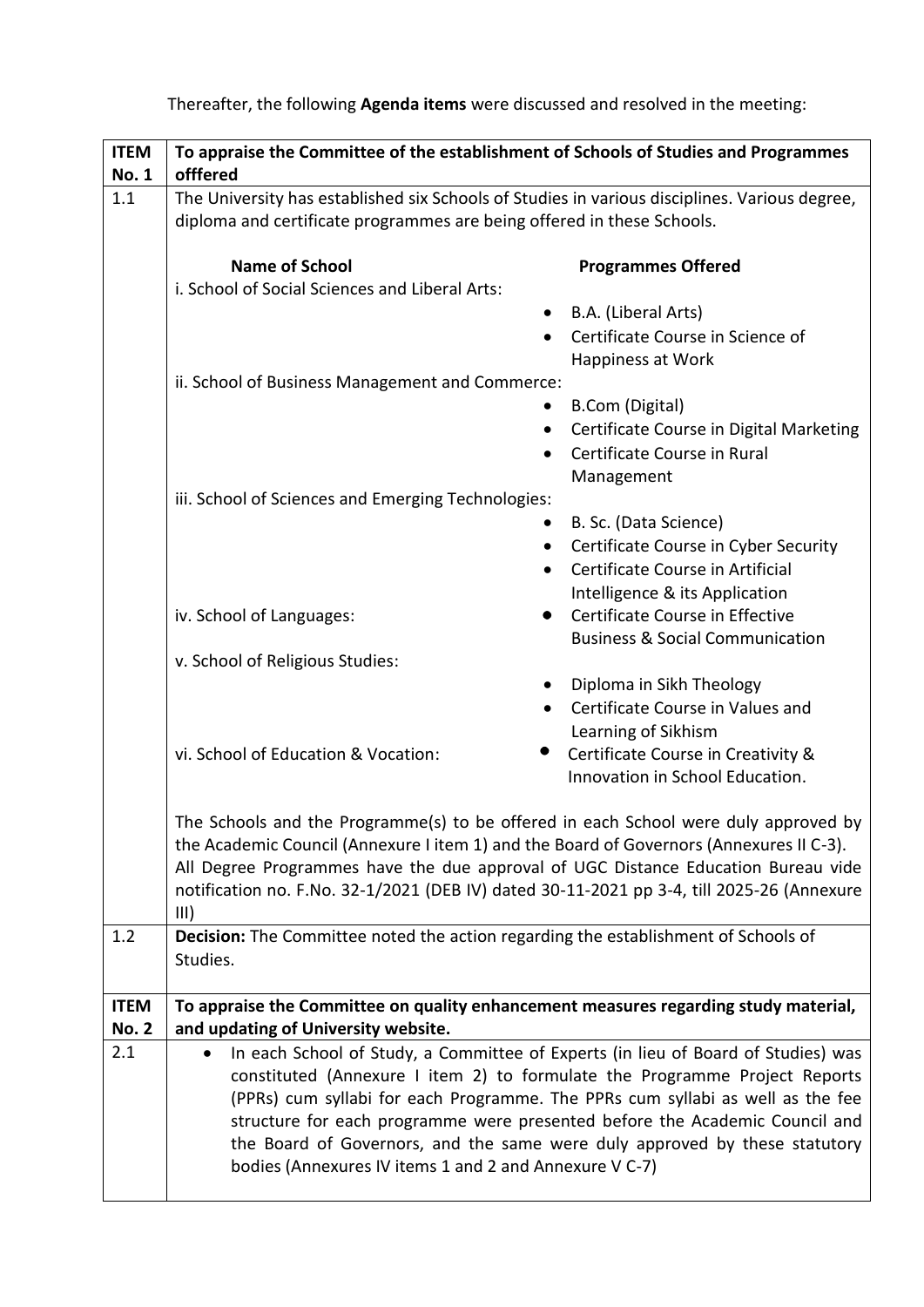|              | To prepare the study material of Courses of all Programmes, an online training<br>workshop for preparation of study material in Self Instructional Mode (SIM) as per<br>the guidelines of UGC Distance Education Bureau (DEB) was held on 30-04-2021 for<br>the benefit of unit writers. The workshop was conducted by Prof. Madhu Parhar,<br>Director Commonwealth Educational Media Centre for Asia (CEMCA), and Dr.<br>Manas R. Panigrahi, Senior Programme Officer CEMCA. (Annexure VI). |  |
|--------------|----------------------------------------------------------------------------------------------------------------------------------------------------------------------------------------------------------------------------------------------------------------------------------------------------------------------------------------------------------------------------------------------------------------------------------------------------------------------------------------------|--|
|              | The study material was prepared with the help of and in consultation with qualified<br>(as per UGC norms) teachers of various Universities and Colleges. Guidelines of<br>UGC DEB regarding quality norms were strictly adhered to in preparation of study<br>material.                                                                                                                                                                                                                      |  |
|              | The study material has been uploaded on the University website www.psou.ac.in.<br>$\bullet$<br>The link for the same on the website is https://psou.ac.in/beta/study material.                                                                                                                                                                                                                                                                                                               |  |
|              | The study material is being translated into Punjabi with the help of experts.<br>Translation work for first semester is complete.                                                                                                                                                                                                                                                                                                                                                            |  |
| 2.2          | Decision: The Committee noted and appreciated the quality enhancement measures                                                                                                                                                                                                                                                                                                                                                                                                               |  |
|              | regarding study material                                                                                                                                                                                                                                                                                                                                                                                                                                                                     |  |
| <b>ITEM</b>  | To appraise the Committee on setting up of Learner Support Centres (LSCs)                                                                                                                                                                                                                                                                                                                                                                                                                    |  |
| No. 3<br>3.1 |                                                                                                                                                                                                                                                                                                                                                                                                                                                                                              |  |
|              | The Director, CIQA appraised the Committee regarding setting up of Learner Support<br>Centres for the smooth functioning of the study programmes.                                                                                                                                                                                                                                                                                                                                            |  |
|              | Learner Support Centres (LSCs) have been established all over Punjab (the<br>$\bullet$                                                                                                                                                                                                                                                                                                                                                                                                       |  |
|              | territorial jurisdiction of the University) in Colleges of repute. The coordinators in                                                                                                                                                                                                                                                                                                                                                                                                       |  |
|              | each LSC are qualified as per UGC norms. Approval for the same has been given by                                                                                                                                                                                                                                                                                                                                                                                                             |  |
|              | Board of Governors (Annexure VII) and (Annexure V: C-11)                                                                                                                                                                                                                                                                                                                                                                                                                                     |  |
|              | Apart from coordinators from LSCs, the faculty at the University personally act as<br>$\bullet$                                                                                                                                                                                                                                                                                                                                                                                              |  |
|              | mentors for students in their respective Courses and remain in constant touch with                                                                                                                                                                                                                                                                                                                                                                                                           |  |
|              | them on email/mobile to guide them and provide consultation on all academia                                                                                                                                                                                                                                                                                                                                                                                                                  |  |
|              | related matters.                                                                                                                                                                                                                                                                                                                                                                                                                                                                             |  |
| 3.2          | Decision: The steps taken by the University were noted by the Committee and found                                                                                                                                                                                                                                                                                                                                                                                                            |  |
| <b>ITEM</b>  | satisfactory.<br>To appraise the Committee regarding admissions in the first academic session (2021-22,                                                                                                                                                                                                                                                                                                                                                                                      |  |
| No. 4        | beginning November 2021)                                                                                                                                                                                                                                                                                                                                                                                                                                                                     |  |
| 4.1          | In the Session 2021-22 (beginning November 2021 as per UGC notification), a total                                                                                                                                                                                                                                                                                                                                                                                                            |  |
|              | of 168 candidates were admitted in various programmes as per the details                                                                                                                                                                                                                                                                                                                                                                                                                     |  |
|              | provided in (Annexure VIII).                                                                                                                                                                                                                                                                                                                                                                                                                                                                 |  |
|              | The requisite information regarding admission, study material has been uploaded<br>٠                                                                                                                                                                                                                                                                                                                                                                                                         |  |
|              | on the University website.                                                                                                                                                                                                                                                                                                                                                                                                                                                                   |  |
|              | Admission for January cycle of the session 2021-22 began in late December and<br>٠                                                                                                                                                                                                                                                                                                                                                                                                           |  |
|              | will continue till March-end 2022, as per latest notification received by UGC DEB.                                                                                                                                                                                                                                                                                                                                                                                                           |  |
| 4.2          | <b>Decision:</b> The Committee noted the information regarding admissions.                                                                                                                                                                                                                                                                                                                                                                                                                   |  |
| <b>ITEM</b>  | To appraise the Committee regarding new Programmes an initiatives undertaken by the                                                                                                                                                                                                                                                                                                                                                                                                          |  |
| No. 5        | University.                                                                                                                                                                                                                                                                                                                                                                                                                                                                                  |  |
| 5.1          | (a) The Director CIQA shared with the Committee that new Programmes - M.Com., M.A.                                                                                                                                                                                                                                                                                                                                                                                                           |  |
|              | (English), M.A. Punjabi, Bachelor in Business Administration (BBA) and Certificate Course                                                                                                                                                                                                                                                                                                                                                                                                    |  |